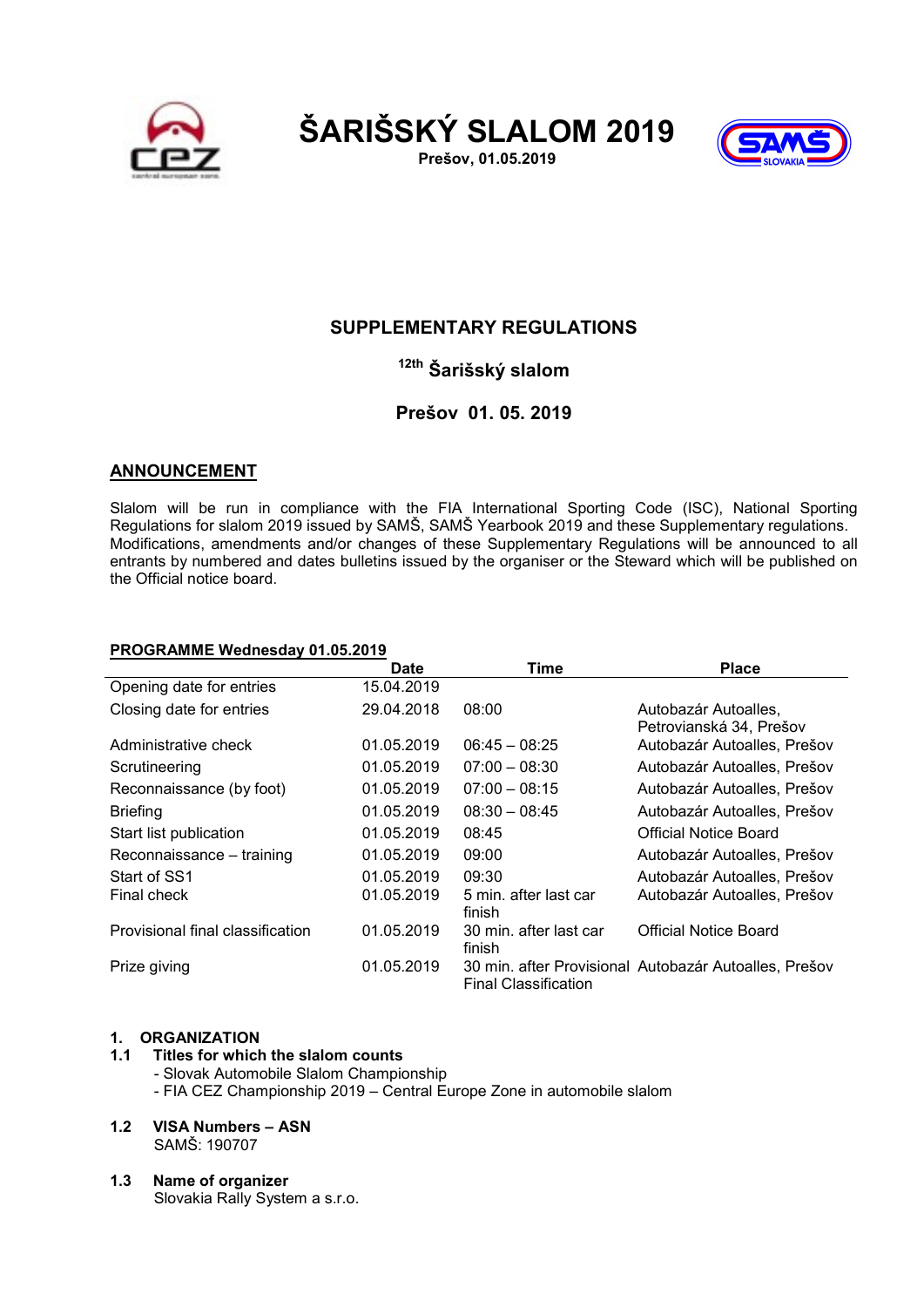# 12th ŠARIŠSKÝ AUTOMOBILOVÝ SLALOM

#### 1.4 Address and contacts

Slovakia Rally System s.r.o., Levočská 11, 080 01 Prešov, Slovenská republika phone: +421 904 297 344, +421 903 651 320 e-mail: rallypresov@srs.sk internet: www.slalom.srs.sk

- 1.5 Organising committee Rastislav Bánoci – chairman, Vladimír Bánoci ml.
- 1.6 Stewards Chairman Vladimír Bánoci
- 1.7 Observers and delegates Chief scrutineer<br>
Chief timekeeper<br>
Chief timekeeper<br>
Miroslav Dzuriš Chief timekeeper
- 1.8 Senior Officials

Clerk of Course **Rastislav Bánoci** 

## 1.9 Officials will be identify as follows:

| - SS Chief and his assistant: | green vests and license |
|-------------------------------|-------------------------|
| - marshalls:                  | orange vests            |

## 2. DESCRIPTION OF THE SLALOM

| Total lenght of one slalom stage | 900 m        |
|----------------------------------|--------------|
| Number of slalom stages:         | -3           |
| Slalom stage surface:            | 100 % tarmac |

## 3 VEHICLES

#### 3.1 Eligible cars:

a) Cars, which comply with the stipulations of Appendix J (Appendix K) FIA ISC:

- $group A tourism g$  cars
- group N production cars
- group H historic cars
- group E1
- group R
- group E2-SH, GT1-GT4

b) Cars, which comply with national technical regulations:

- group F cars, which comply with national technical regulatios for group F
- group P cars, which comply with national technical regulatios for group P
- group S cars, which comply with national technical regulatios for group S
- group NH cars, which comply with national technical regulatios for national historic cars
- group DR cars, which comply with national technical regulatios for group DR
- group NN
- group NA
- group E0

c) Eligible cars modified according OEV (certification of car evidence)

Cars with valid technical card or certification of car evidence and registration number. Tuning modifications are allowed.

d) Eligible cars without OEV

 The vehicle will assess Scrutineer at Scrutineering, if the vehicle does not meet the basic safety rules, it will be not authorizet to start.

## 3.2 Cathegories

- 3.2.1 FIA CEZ Championship
	- Division 1 : Group N (including R1) and Group A, including WRC, KitCar, R2, R3, S2000 and SP - Division 2: Group E1, E2-SH, GT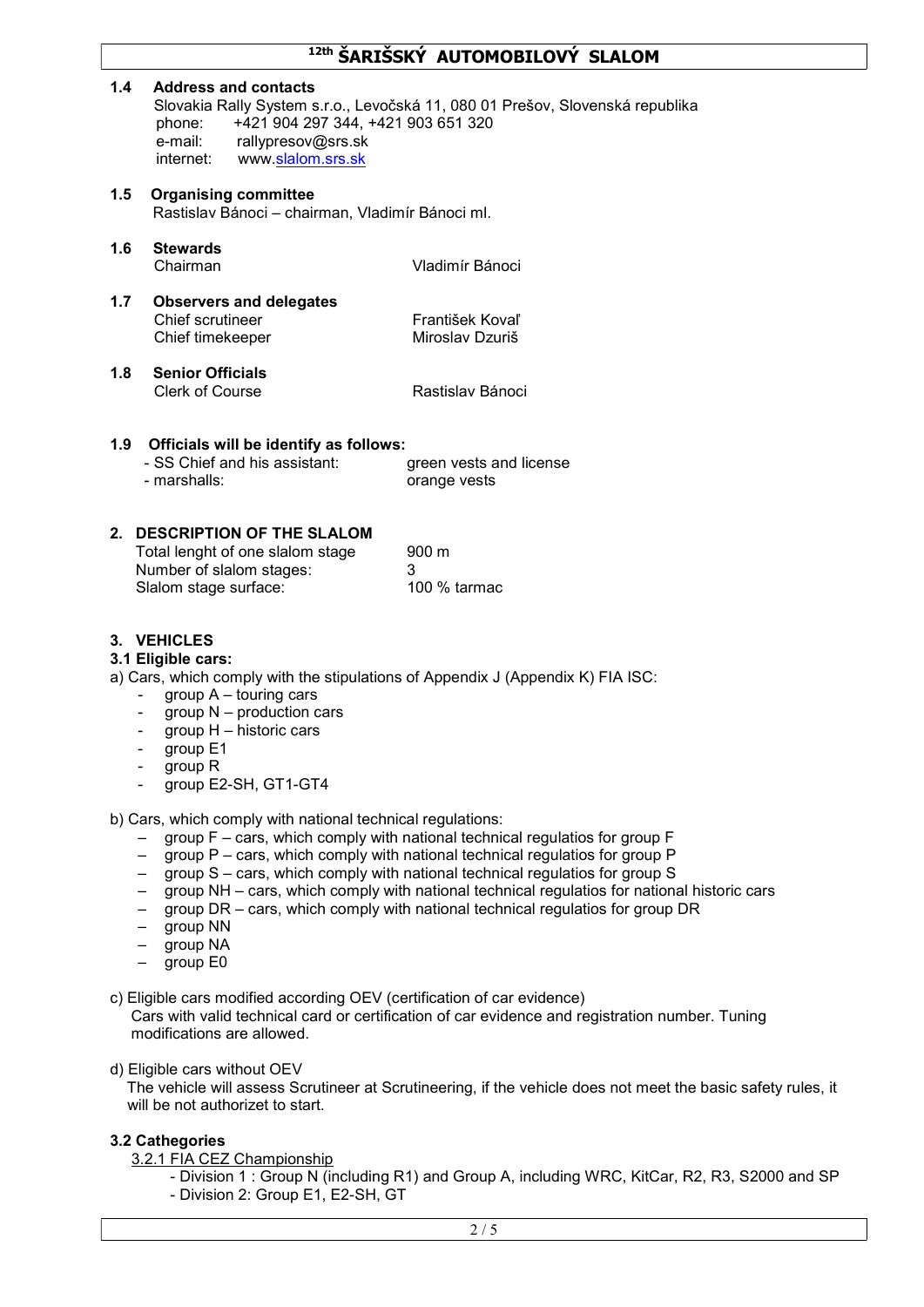# <sup>12th</sup> ŠARTŠSKÝ AUTOMOBILOVÝ SLALOM

- Division 3: Standard production cars and Improved Standard production cars

## 3.2.2 Slovak Slalom Championship

- up to  $1400 \text{cm}^3$
- $-1401 1600$  cm<sup>3</sup>
- $-1601 2000$  cm<sup>3</sup>
- over  $2000 \text{ cm}^3$
- 3.3 Junior drivers with yearly competing license at age of 14 18 years can take part in slalom only with car up to 1600 cm $^3\,$

## 3.4 Tyres

Regulations of Appendix J of FIA ISC are valid for cars with card of the sporting car.

# 4. ENTRIES

4.1 Closing date for entries

01.05.2019 at 08:25

## 4.2 Entry procedure

Everybody who wish to take part on Slalom must complete Entry form on web page: www.sams-asn.sk/prihlaska later than 30.04.2019 until 19:00 or hand it on the place of the Administrative check till the closing date for entry.

## 4.3 Entry fee:

- 4.3.1 with organiser's optional advertising:  $25 \in$
- 4.3.2 without organiser's optional advertising:  $50 \in$
- 4.3.3 competitors without ASN license will also pay fee for daily license:  $5 \notin$ .

The latest date for entry fee payment is administrative check

# 5. INSURANCE

## 5.1 Insurance cover

Entry fee cover insurance (common insurance made with SAMŠ) which guarantee insurance against damage of the third part. Insurance cover starts by Administrative check and stops by the Slalom finish, or in the moment of the retirement or disqualification.

## 5.2 Legal liability

Organizer is dispunishable to competitors for losts, damages or other detriments that are started up in connection with participation. Every driver participate on the slalom at own liability and danger.

## 6. ADVERTISING AND COMPETING NUMBERS

- 6.1 Competitors who accept the organiser's optional advertising must reserve space for them according these Supplementary regulations.
- 6.2 In the case of more competitors starting with one vehicle, who accepted the organiser's optional advertising, just one set of advertisement must be placed on the vehicle.
- 6.3 If the competitor will not place advertisement on car or removes it later, the competitor will pay a fine for each advertisement in the amount of 50  $\epsilon$ .
- 6.4 Reserved space for advertisements is front bonnet and left side of the vehicle.
- **6.5** Reserved space for the competing number is the right and left rear window of the competive car.

# 7. ADMINISTRATIVE CHECK, SCRUTINEERING AND FINAL CHECK

- 7.1 Each competitor shall without delay appear at the Administrative check, submit the completed Entry form (if it was not sended by post) and other document according Article 7.2 of these Supplementary regulations to control, pay Entry fee and receive a competing number and advertisement.
- 7.2 All competitors must show following documents on Administrative check:
	- a) Competing license  $-$  if the driver is holder of it
	- **b)** Driving license  $-$  not valid for the "Junior" cathegory
	- c) Card of sporting vehicle if it is exposed for vehicle
	- d) Car's technical card or certification of car evidence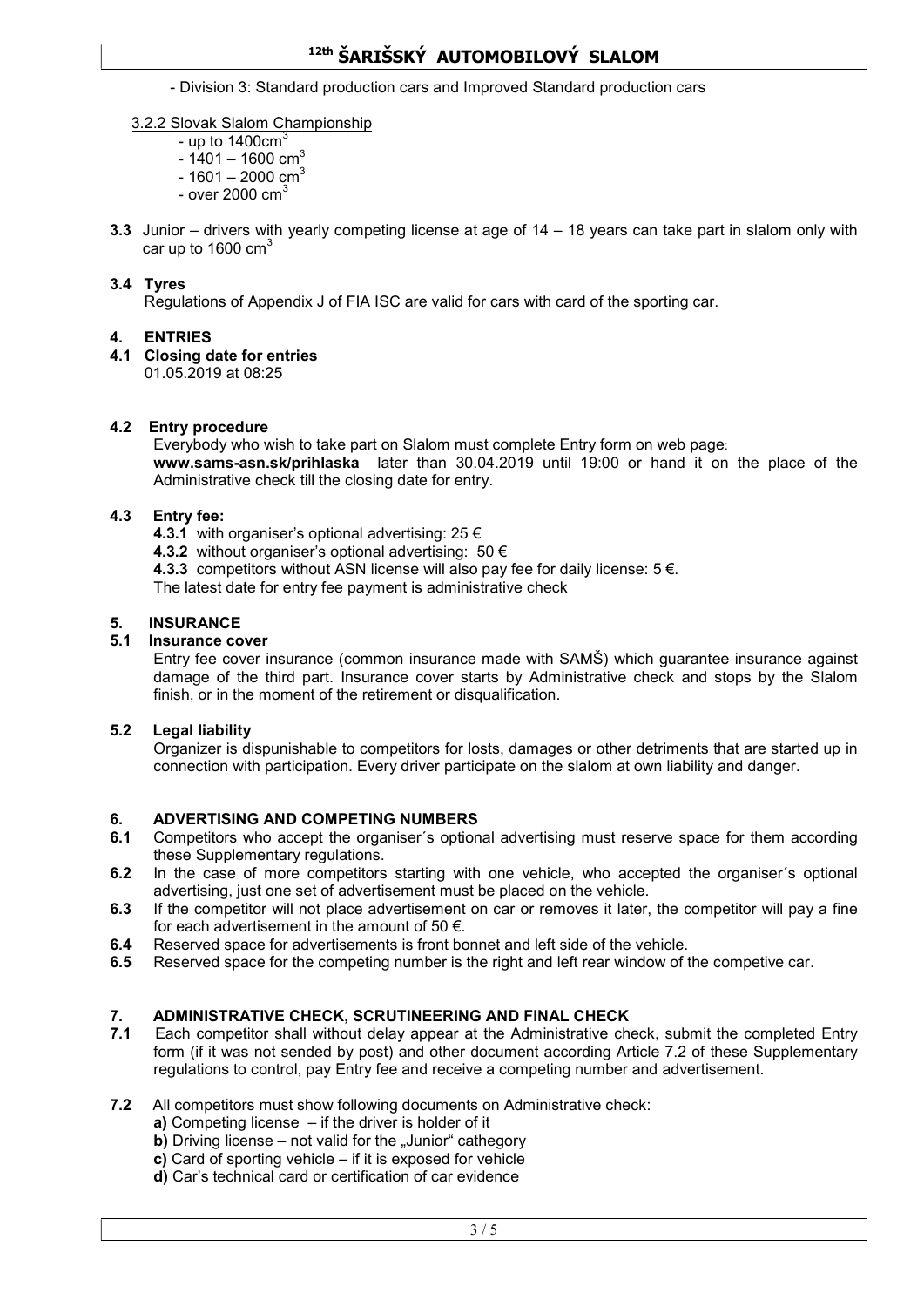# <sup>12th</sup> ŠARIŠSKÝ AUTOMOBILOVÝ SLALOM

- 7.3 Competitors who have passed Administrative check continues with his vehicle on the Scrutineering where submit filled Technical card which had received during Administrative check.
- 7.4 Scrutineering will focus on the control of the type, brand and identity of the car according presented documents, control of the safety features and comply with regulations of No. 116/97 of the Slovak traffic law and to category vehicles into classes and groups.
- 7.5 Stewards will decide about the cars which will take part on the final technical control immediately after the last SS. Decision about final technical control will be notified to the competitor in the STOP control after the last SS. After this notice any service on the car is forbidden!

## 8. RUNNING OF THE SLALOM

- 8.1 Each competitor can participate on slalom only with one vehicle.
- 8.2 It is allowed for more drivers to race on one car, but each with a different competition number. The both drivers must made separate entry for slalom. Only one driver is allowed in the car during a slalom heat. (not valid for "Junior")
- 8.3 All competitors have to have palte with competition number placed on the right and on the left side of rear window (or right and left side of cars – cars without rear windows) during whole event under the penalty of disqualification. In the case of more competitors race at one vehicle both competing number must be placed to the right side rear window of the vehicle during the entire competition. During the SS, due to correct identification of competition number, the second number must be visible defacement - eg sticking black tape). In case of wrong or ambiguous car identification with competition number, all drivers driving in this car will be disqualification from slalom heat.
- 8.4 For the Junior category it stands that another person (over 18 years of age) holder of valid driver's licence and at least daily licence for slalom can be in the car. All safety and sporting regulations aplly to this person as to the driver.
- 8.5 All drivers have to wear fastened seatbelts and firmly put protective helmet during the course of entire slalom heat under the penalty of disqualification. Drivers competing at slalom have to wear helmets approved for road traffic or homologated helmets for automobile sport even past homologization date.
- 8.6 Slalom comprise of 3 SS. Condition for classification is taking minimum of 2 SS. Reconnaissance is optional.
- 8.7 Slalom heat gates will be marked by plastic cones. The penalties for displacing cones and issing a gate are defined in Art. 9 – Penalties.
- 8.8 Cars must start to each SS according Start List Order.
- 8.9 Cars will start at the instruction of the start official with the vehicle in stationary and the engine running. The finish is flying, every driver is obliged to stop by the "STOP" table. The driver attends the next slalom heat immediately after finishing the previous slalom heat.
- 8.10 After passing the finish of the SS3 each driver with SAMŠ license or ASN CEZ license is obliged to park his car in the Park fermé. The vehicles will remain there until the period for protests has passed.
- 8.11 The time achieved in the slalom heat will be measured to degree of one thousand of a seconds. The achieved time in SS will be added to other penalties expressed in time as described in Art. 9 - Penalties.
- . 8.12 To determine the final classification the two best SS results will count. Competitor with the smallest sum of the times and time penalties of two internalized SS will be declared the winner in absolute order, the next in this order will be the second, etc.. Classification in Groups will be carried out in similar ways.
- 8.13 In the case of equal sum of time, the best time achieved from SS count is taken into decision.